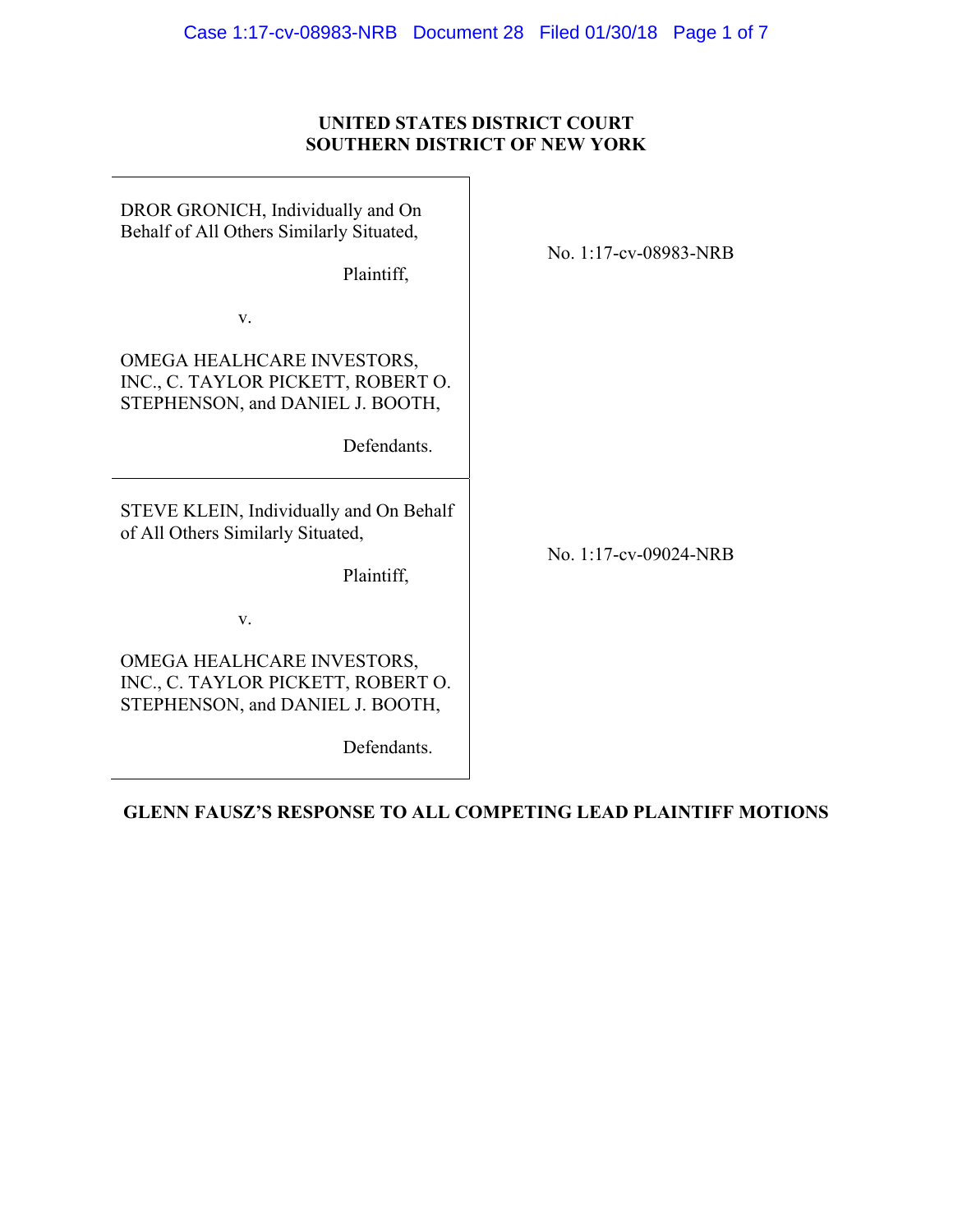Glenn Fausz ("Fausz") respectfully submits this memorandum in response to the competing motions seeking appointment as lead plaintiff and approval of class counsel.<sup>1</sup>

### **PRELIMINARY STATEMENT**

After reviewing the competing motions, Fausz recognizes that he does not possess the largest financial interest in the litigation and therefore is not entitled to invoke the "most adequate plaintiff" presumption established by Congress when it enacted the Private Securities Litigation Reform Act of 1995 ("PSLRA").<sup>2</sup> See 15 U.S.C. § 78u-4(a)(3)(B)(iii).

That said, Fausz notes that *two* lead plaintiff motions were filed on his behalf. One was filed by the undersigned counsel solely on Fausz's behalf. ECF Nos. 22. The other was filed by Pomerantz LLP ("Pomerantz") and Glancy Prongay & Murray LLP ("Glancy") on Fausz's behalf in his capacity as a member of the so-called "Omega Healtchare Investor Group" ("OHIG").3 *See* ECF No. 19. Tellingly, despite the fact that OHIG purported to possess a larger financial interest in the litigation than The Hannah Rosa Trust ("HRT"),<sup>4</sup> OHIG nonetheless withdrew its motion on January 25, 2018, endorsing HRT in the process. ECF No. 25.

 $\overline{a}$ 

<sup>1</sup> Unless stated otherwise, all ECF references are to the *Gronich* docket, all defined terms mean the same as they did in Fausz's opening brief, *see* ECF No. 23, all citations and quotations are omitted, and all emphases are added.

<sup>2</sup> This response has no effect on, and is without prejudice to, Fausz's rights as a member of the proposed class, including his right to share in any recovery from the resolution of this litigation through settlement, judgment, or otherwise. Should the Court determine that any of the other movants with larger financial interests in the outcome of this litigation are unable to serve as lead plaintiff, Fausz is willing and able to assume the role of lead plaintiff on behalf of the purported class.

<sup>3</sup> On OHIG's brief in support of its motion, Pomerantz is listed as "Proposed Lead Counsel" and Glancy is listed as "additional counsel." ECF No. 20 at 11. There is no mention of any other "additional counsel." *Id.* 

<sup>4</sup> *Compare* ECF No. 20 at 7 (OHIG asserted \$306,966 in losses), *with* ECF No. 13 at 7 (HRT asserted \$141,389.69 in losses).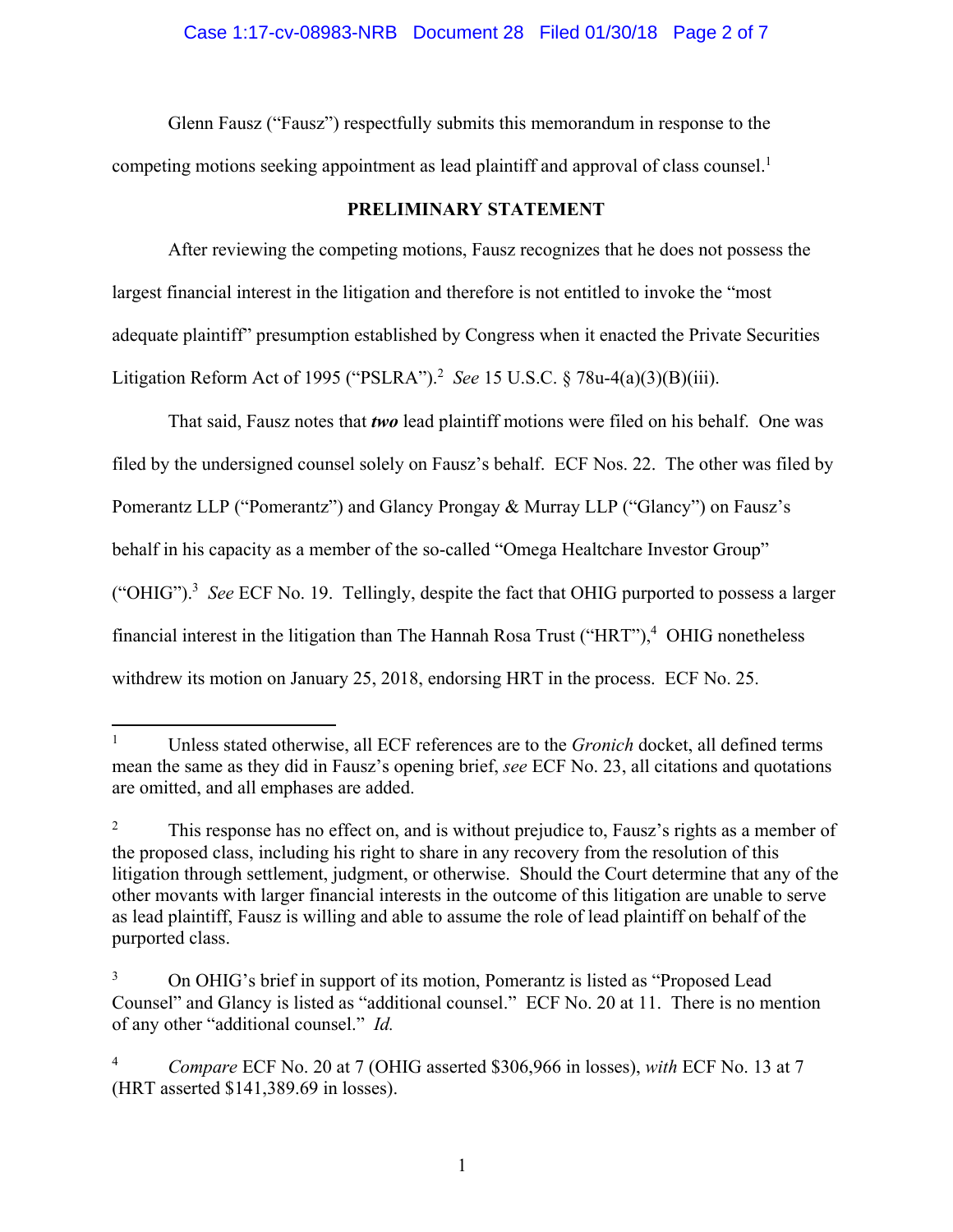### Case 1:17-cv-08983-NRB Document 28 Filed 01/30/18 Page 3 of 7

Fausz files this response to clarify the record and to protect the class from additional

potential harm. In short, Pomerantz and Glancy filed OHIG's motion in bad faith:

- Fausz never selected Pomerantz or Glancy as his lawyers (Fausz Decl. at  $\P$ 7);<sup>5</sup>
- Fausz never retained Pomerantz or Glancy as his lawyers (*Id.* at ¶6);
- Fausz did not know Pomerantz and Glancy were filing a lead plaintiff motion on his behalf, let alone as part of any group (*Id.* at ¶8);
- Fausz had never heard of the "Omega Heathcare Investor Group" prior to being informed of OHIG's motion by his undersigned counsel (*Id*. at ¶9);
- Fausz had never heard of OHIG's members prior to being informed of their identity by his undersigned counsel (*Id.*);
- Fausz mistakenly retained both his undersigned counsel and the Law Offices of Howard G. Smith ("Smith") unbeknownst to his undersigned counsel (*Id.* at ¶¶1, 5);
- Pomerantz and Glancy intentionally hid from this Court and other movants the involvement of Smith in OHIG's motion by redacting Smith's firm name from the PSLRA certification they submitted on Fausz's behalf (*compare* ECF No. 21-2 at 14 with Fausz Decl., Ex. B);
- Fausz's "Representation Agreement" with Smith contains the following clause, "By your signature below, you are acknowledging that *you have agreed to be represented by the Law Offices of Howard G. Smith and such other co-counsel as it deems appropriate to associate with in an action against* . . . " (Fausz Decl., Ex. A); and
- Smith, Pomerantz, and Glancy routinely use this clause to cobble together groups of unrelated plaintiffs to file lead plaintiff motions on behalf of clients who never provided *informed* consent because these firms hid their true intentions and involvement at the outset of the retention (*see* Gonnello Decl., Ex. 1 (excerpted deposition testimony of J. Michael Cunniff from *In re Akorn, Inc. Sec. Litig.*, 1:15-cv-01944 (N.D. Ill.), wherein Cunniff testified that he retained Smith but not Pomerantz and Glancy)).

 $\overline{a}$ 5 Citations to the "Fausz Decl." are to the Declaration of Glenn Fausz filed contemporaneously herewith. Citations to the "Gonnello Decl." are to the Declaration of Richard W. Gonnello filed contemporaneously herewith.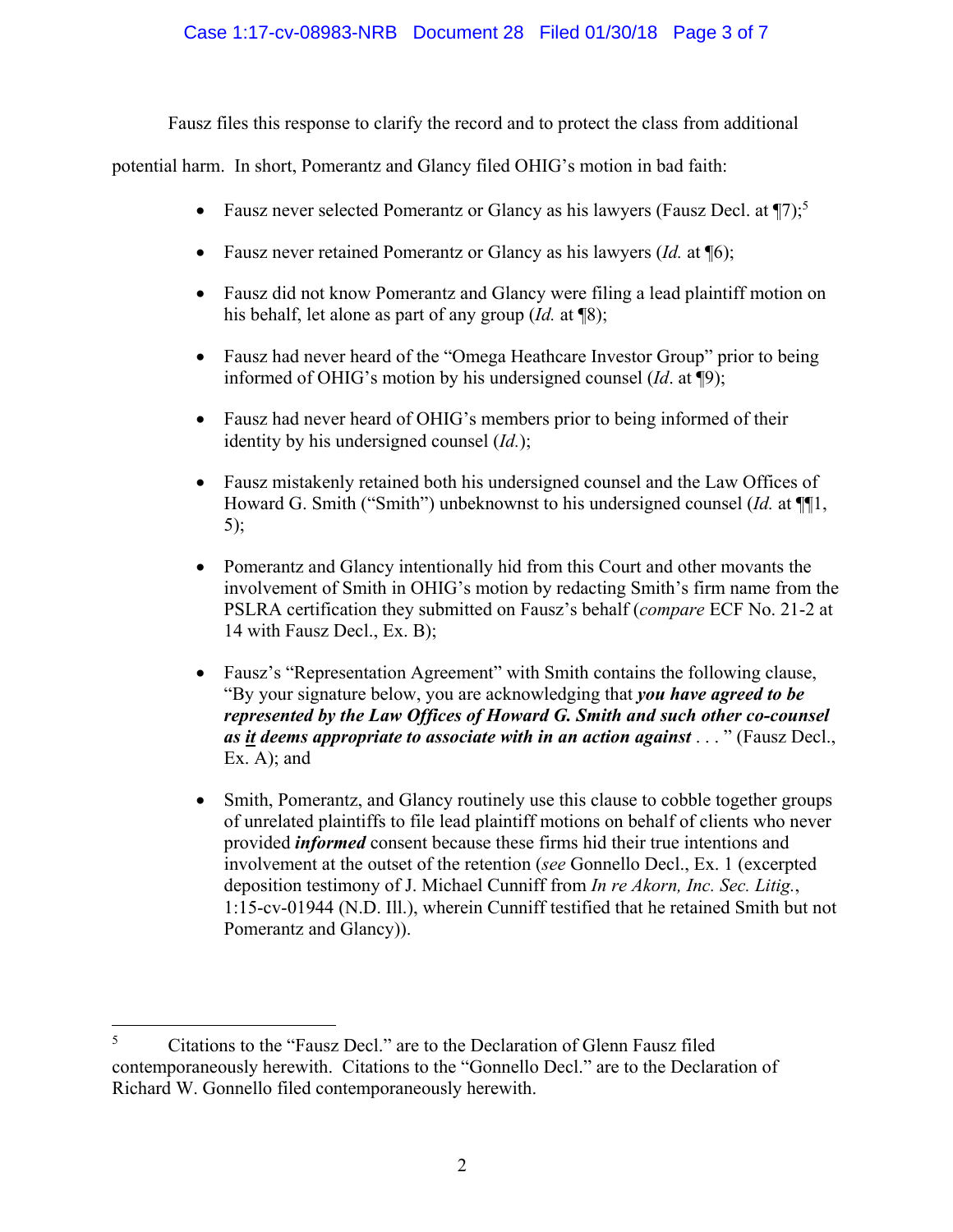### Case 1:17-cv-08983-NRB Document 28 Filed 01/30/18 Page 4 of 7

Thus, to protect the class from additional lawyer-driven chicanery, Fausz respectfully requests that Pomerantz, Glancy, Smith, and any other undisclosed law firms who were involved with OHIG's motion be precluded by the Court from sharing in any attorney's fees that may be awarded in this case in the event that these firms and HRT's counsel, Brower Piven, P.C. ("Brower"), have an undisclosed fee sharing agreement that arose in connection with OHIG's withdrawal.

#### **ARGUMENT**

Under the PSLRA, the role of the lead plaintiff is to empower investors so that they—*not their lawyers*—exercise primary control over private securities litigation. *Hevesi v. Citigroup, Inc.*, 366 F.3d 70, 82 n.13 (2d Cir. 2004).

Based on the facts described above, it is clear that the motion submitted by Pomerantz and Glancy on OHIG's behalf was entirely lawyer-driven. In their hunt to cobble together plaintiffs so that at least one of these firms could be appointed lead counsel, Pomerantz, Glancy, and Smith poached Fausz's statutory right to "*select and retain*" proposed counsel for the class. *See* 15 U.S.C. § 78u-4(a)(3)(B)(v) ("The most adequate plaintiff shall, subject to the approval of the court, *select and retain* counsel to represent the class."). In so doing, Pomerantz and Glancy improperly "interpose[d] themselves as representatives of a class." *In re NTL, Inc. Sec. Litig.*, No. 02 Civ. 3013(LAK)(AJP), 2007 U.S. Dist. LEXIS 8772, at \*10-11 (S.D.N.Y. Feb. 8, 2007); *see also In re Razorfish, Inc. Sec. Litig.*, 143 F. Supp. 2d 304, 311 (S.D.N.Y. 2001) (finding that when "the named plaintiffs exercise no meaningful oversight over their counsel, the class action becomes little more than a lawyer's playground").

For that matter, the manner in which OHIG was formed by its lawyers is even more egregious than the kinds of "makeshift" groups of unrelated investors that courts in this District routinely disallow when determining which movant possesses the "largest financial interest."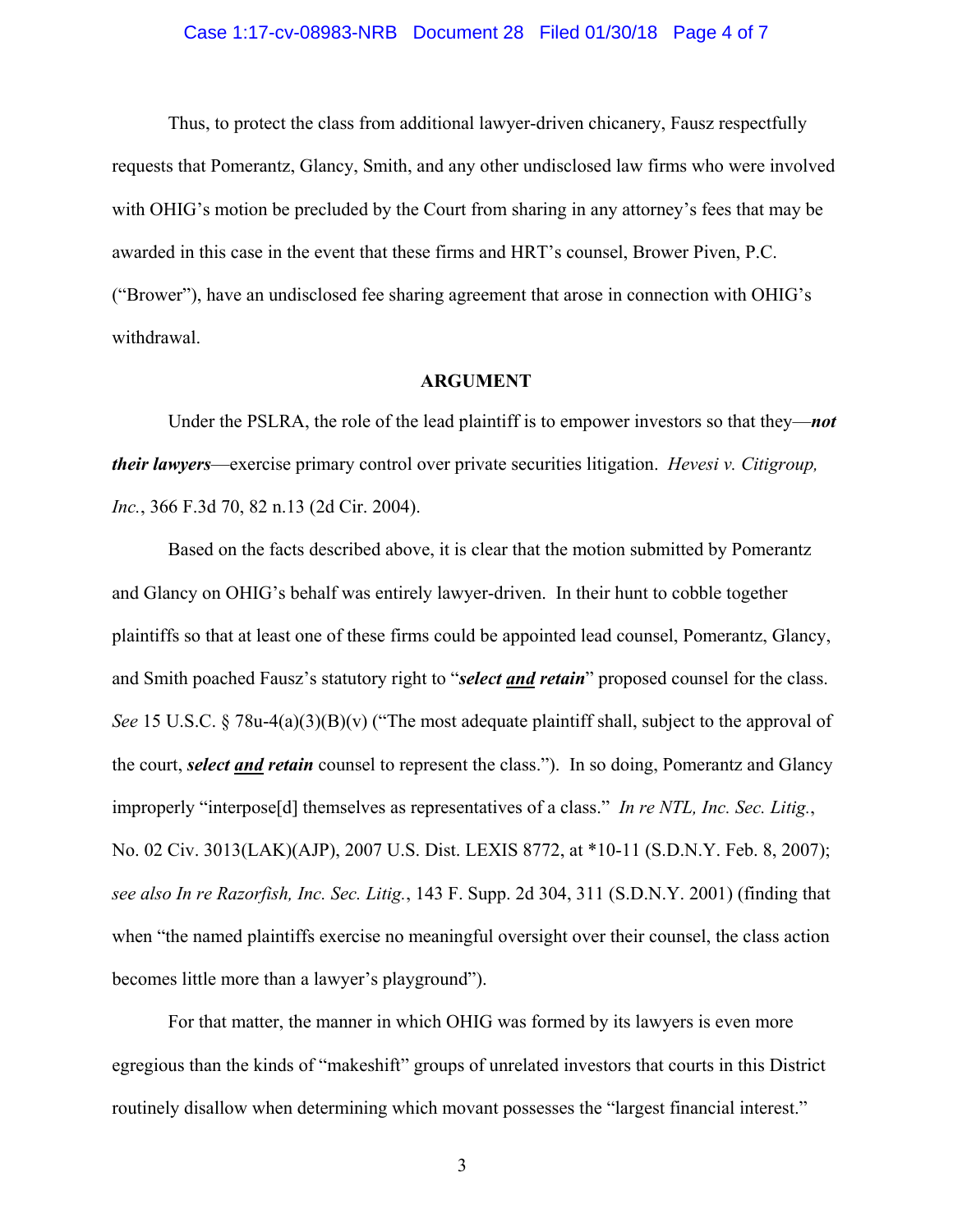### Case 1:17-cv-08983-NRB Document 28 Filed 01/30/18 Page 5 of 7

*See Teran v. Subaye*, No. 11 Civ. 2614 (NRB), 2011 U.S. Dist. LEXIS 105774, at \*13-14 (S.D.N.Y. Sept. 16, 2011) (Buchwald, J.); *see also Xianglin Shi v. SINA Corp.*, No. 05 Civ. 2154 (NRB), 2005 U.S. Dist. LEXIS 13176, at \*11, \*15 (S.D.N.Y. July 1, 2005) (Buchwald, J.) (rejecting group and noting that "allowing an aggregation of unrelated plaintiffs to serve as lead plaintiffs defeats the purpose of choosing a lead plaintiff").

Notwithstanding, counsel's gambit could easily have succeeded under different circumstances. *See* 15 U.S.C. § 78u-4(a)(3)(B)(iv) (discovery of lead plaintiff movants is only permitted if "the plaintiff first demonstrates a reasonable basis for a finding that the presumptively most adequate plaintiff is incapable of adequately representing the class").

And ruses of this nature could easily result in negative consequences for the putative class when they ultimately surfaces during discovery. Namely, defendants could use the information as a threat to reduce the settlement value of the case or to defeat class certification. *See In re Baan Co. Sec. Litig.*, 271 F. Supp. 2d 3, 13-14 (D.D.C. 2002) (finding the lead plaintiff inadequate and denying class certification when, among other things, he was not aware of the colead counsel structure set up by his attorneys); *see also Gordon v. Sonar Capital Mgmt. LLC,* 92 F. Supp. 3d 193, 199 (S.D.N.Y. 2015) (finding plaintiff inadequate to represent the class in part because he failed to disclose an attorney fee-sharing agreement during the lead plaintiff appointment stage); *In re IMAX Sec. Litig.*, 272 F.R.D. 138, 155 (S.D.N.Y. 2010) (finding the lead plaintiff inadequate and denying class certification when he was represented by an undisclosed attorney who had not been approved by the court); *see also Chana Friedman-Katz v. Lindt & Sprungli (USA), Inc.*, 270 F.R.D. 150, 160 (S.D.N.Y. 2010) ("[I]n considering whether the proposed class counsels are adequate, the Court may consider the honesty and integrity of the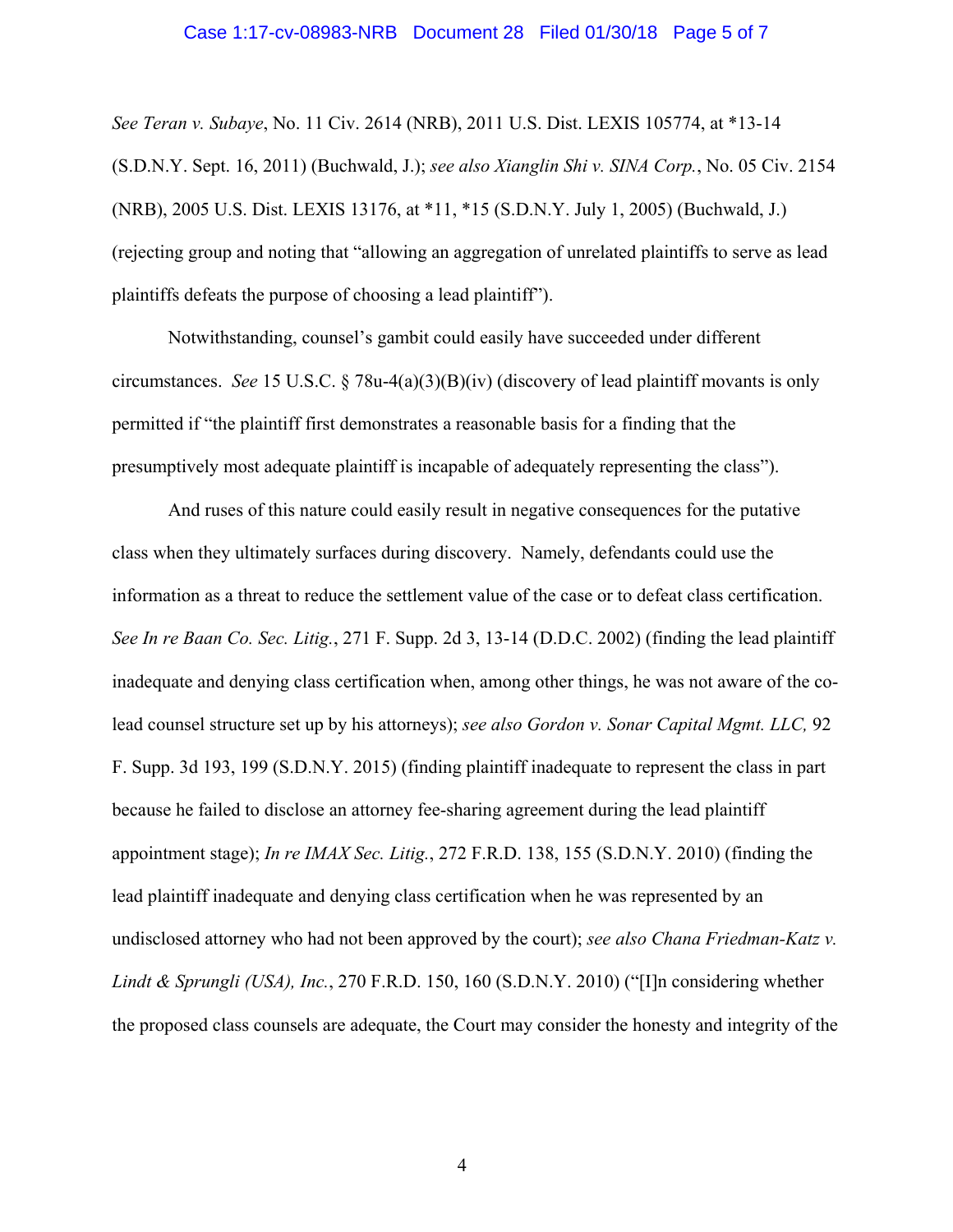putative class counsel[.]"); 15 U.S.C. §78u-4(a)(3)(B)(v) (lead plaintiff shall "*subject to the* 

*approval of the court*, select and retain counsel to represent the class").

In light of the above, Fausz respectfully requests that Pomerantz, Glancy, Smith, and any other undisclosed law firms who were involved with OHIG's motion be precluded from sharing in any attorney's fees awarded in this case. Although Fausz is unsure what, if any agreements, HRT or its counsel, Brower, have with Pomerantz, Glancy, or Smith, it is entirely plausible that a fee-sharing agreement exists for the following reasons:

- Brower is a small firm with only five attorneys (*See* Gonnello Decl., Ex. 2 (a copy of the "Attorneys" page of Brower's firm website));
- While withdrawing its motion, OHIG expressly threw its support behind HRT (ECF No. 25 at 2); and
- Fee sharing agreements of this nature have been known to occur (Gonnello Decl., Ex. 3 (declaration submitted by Pomerantz in *DeSmet v. Intercept Pharmaceuticals, Inc.*, *et al*., No. 1:17-cv-07371-LAK (S.D.N.Y.) wherein Pomerantz admitted to entering an agreement with a firm in exchange for that firm's withdrawal of its client's lead plaintiff motion)).

If the PSLRA's goal of ending lawyer-driven litigation is to have any hope of succeeding,

OHIG's attorneys should not be permitted to profit from their bad behavior, particularly where

the worst of this behavior is outsourced by the firms listed on the papers to a tiny firm whose

identity and role is intentionaly concealed from the Court and other movants.

Dated: January 30, 2018 Respectfully submitted,

## **FARUQI & FARUQI, LLP**

By: */s/ Richard W. Gonnello* Richard W. Gonnello

Richard W. Gonnello Sherief Morsy 685 Third Avenue, 26th Floor New York, NY 10017 Ph: (212) 983-9330 Fx: (212) 983-9331